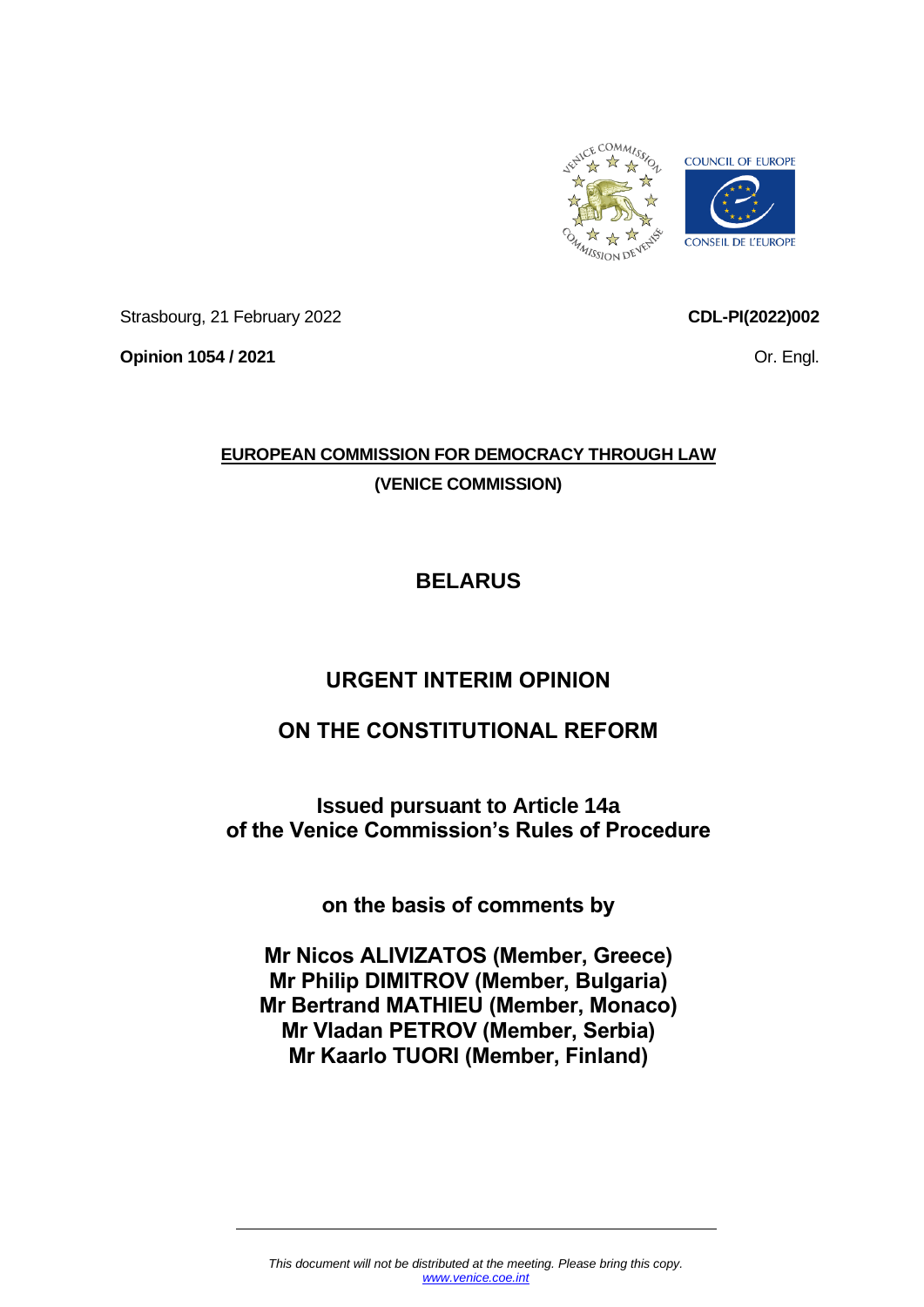### **Contents**

| Н.   |                                                                                           |  |
|------|-------------------------------------------------------------------------------------------|--|
| III. |                                                                                           |  |
|      |                                                                                           |  |
|      | 1.                                                                                        |  |
|      | 2.                                                                                        |  |
|      | 3.                                                                                        |  |
| В.   |                                                                                           |  |
|      | 1.                                                                                        |  |
|      | 2.                                                                                        |  |
|      | 3.                                                                                        |  |
| C.   |                                                                                           |  |
|      | $1_{-}$                                                                                   |  |
|      | 2.                                                                                        |  |
|      | 3.<br>The other constitutional organs (Parliament, Constitutional Court, Central Election |  |
|      |                                                                                           |  |
| D.   |                                                                                           |  |
| IV.  |                                                                                           |  |
|      |                                                                                           |  |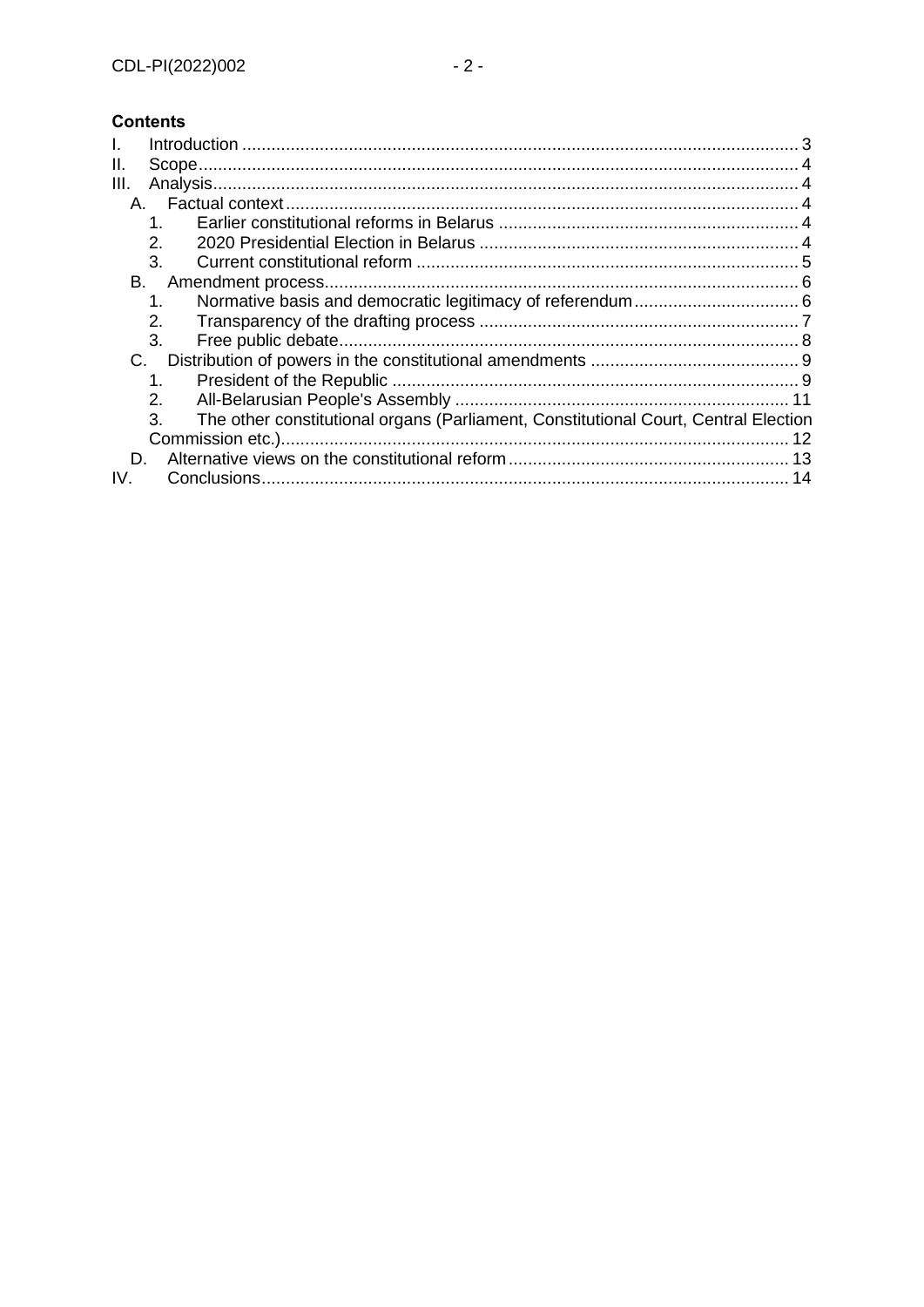#### <span id="page-2-0"></span>**I. Introduction**

1. By letter of 26 August 2021, Mr R. Daems, President of the Parliamentary Assembly of the Council of Europe, requested an opinion of the Venice Commission on constitutional reform in Belarus and its compliance with Council of Europe standards.

2. On 27 December 2021 the Belarusian authorities published the draft constitutional amendments ("the draft amendments") with a view to their public discussion and further adoption by way of referendum in February 2022.

3**.** On 12 January 2022, the Commission's Bureau authorised the preparation of an interim Opinion through the urgent procedure, the reason for urgency being that the draft amendments were planned to be adopted by way of referendum in February 2022 and that the Parliamentary Assembly wished to receive the Opinion as early as possible.

4. Mr Nicos Alivizatos (Member, Greece), Mr Philip Dimitrov (Member, Bulgaria), Mr Bertrand Mathieu (Member, Monaco), Mr Vladan Petrov (Member, Serbia) and Mr Kaarlo Tuori (Member, Finland) acted as rapporteurs for this interim Opinion.

5. The Venice Commission sought to organise meetings with the Belarusian authorities, but the authorities declined. Consequently, this interim Opinion has been prepared solely based on the available information, without the input that could have been obtained during such meetings.

6. This interim Opinion was prepared in reliance on an unofficial English translation of the draft amendments. The translation may not accurately reflect the original version on all points.

7. This interim Opinion was drafted on the basis of comments by the rapporteurs. In line with paragraph 10 of the Venice Commission's Protocol on the preparation of urgent opinions (CDL-AD(2018)019), the draft interim Opinion was transmitted to the authorities of Belarus on 17 February 2022, but they did not provide any comments. The interim Opinion was then issued on 21 February 2022, pursuant to the Venice Commission's Protocol on the preparation of urgent opinions.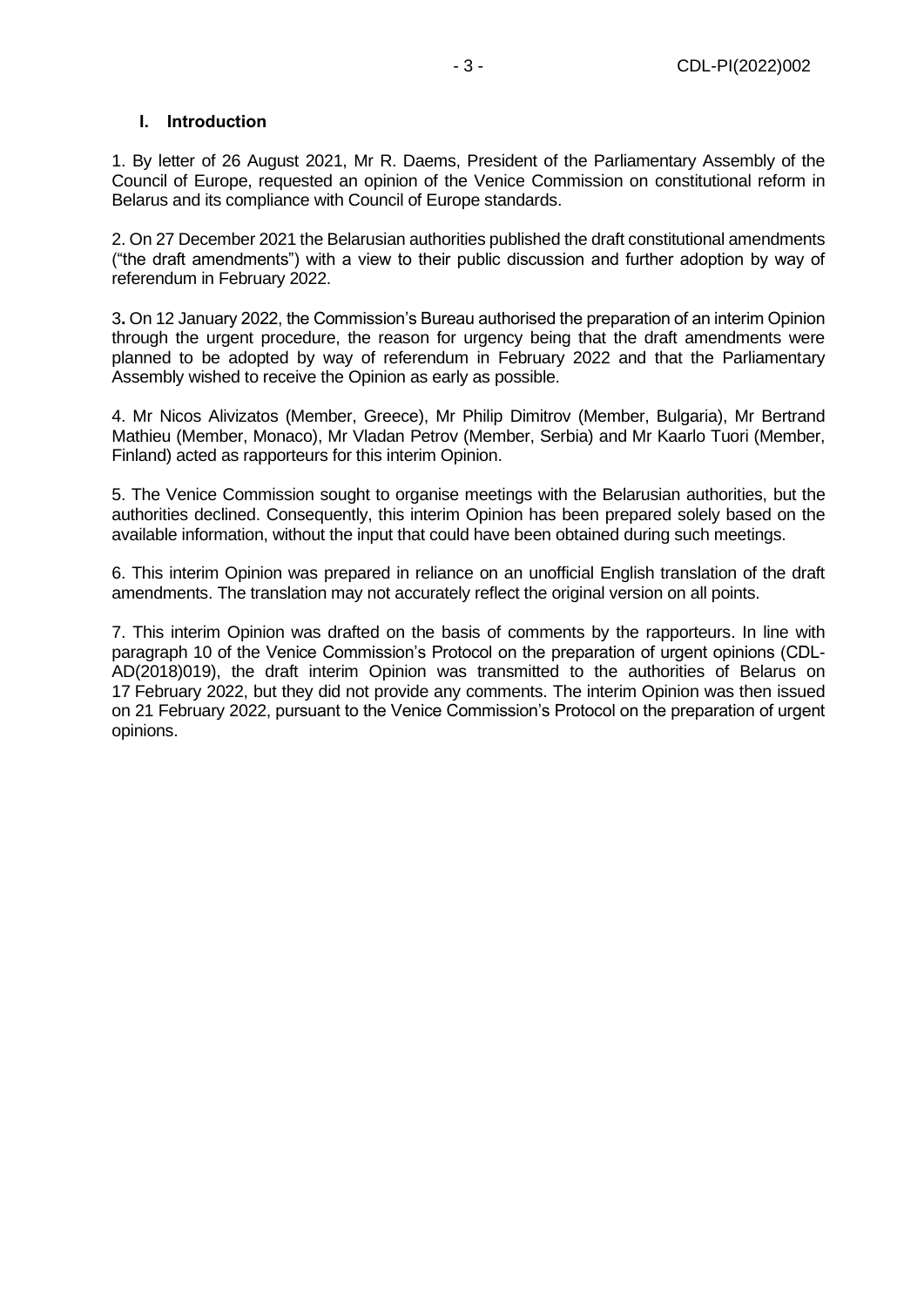#### <span id="page-3-0"></span>**II. Scope**

8. This interim Opinion was prepared following an urgent procedure, in a short time and in the absence of meetings with the authorities and with the other stakeholders, despite the attempts of the Venice Commission. Given these constraints, this interim Opinion does not contain a comprehensive analysis of all the draft amendments, the arguments in favour or against these amendments, and of all possible alternative views on the reform. That means that this Opinion should necessarily be seen as an interim one, as a contribution of the Venice Commission to the analysis of the on-going constitutional reform. The Venice Commission is thus ready to revert to the matters discussed in this Opinion at a later stage.

9. For the present interim Opinion, the Commission decided to focus on (a) the amendment process and (b) the distribution of powers under the draft amendments.

10. The Venice Commission will assess the compliance of the constitutional reform in Belarus with Council of Europe standards, bearing in mind that, although Belarus is not a member of the Council of Europe, it is a candidate country for membership of the Council of Europe as well as an associate member of the Venice Commission.

### <span id="page-3-1"></span>**III. Analysis**

### <span id="page-3-2"></span>**A. Factual context**

<span id="page-3-3"></span>1. Earlier constitutional reforms in Belarus

11. The Constitution of Belarus was significantly amended in 1996 and 2004 by way of referendums. In its assessment of the draft constitutional amendments of 1996 proposed by President A. Lukashenko, the Venice Commission observed that those amendments would only distort the balance of powers between the organs of governments, with preponderance of power in the hands of the President. <sup>1</sup> The amendments proposed by the President were nonetheless subsequently adopted and took effect after the referendum.

12. In 2004 the Constitution was amended by another referendum to remove the restriction on the number of consecutive terms which the President could serve. According to the Venice Commission, this only aggravated "the democratic deficit in a country already characterised by excessive powers of the President without adequate checks and balances".<sup>2</sup>

<span id="page-3-4"></span>2. 2020 Presidential Election in Belarus

13. The Venice Commission reiterates that it is not a fact-finding body and, as such, relies on the information it receives from various sources including, in particular, the domestic authorities, provided that the latter wish to cooperate. In its recent opinion regarding Belarus, $3$  the Venice Commission made the following factual observations in relation to the 2020 election and the ensuing events:

<sup>1</sup> See Venice Commission, CDL-INF(1996)008, Opinion on the amendments and addenda to the Constitution of the Republic of Belarus as proposed by the President of the Republic and the Agrarian and Communist Groups of parliamentarians.

<sup>&</sup>lt;sup>2</sup> See Venice Commission, CDL-AD(2004)029, Opinion on the referendum of 17 October 2004 in Belarus, para. 16.

<sup>&</sup>lt;sup>3</sup> See Venice Commission, CDL-AD(2021)002, Opinion on the compatibility with European standards of certain criminal law provisions used to prosecute peaceful demonstrators and members of the "Coordination Council".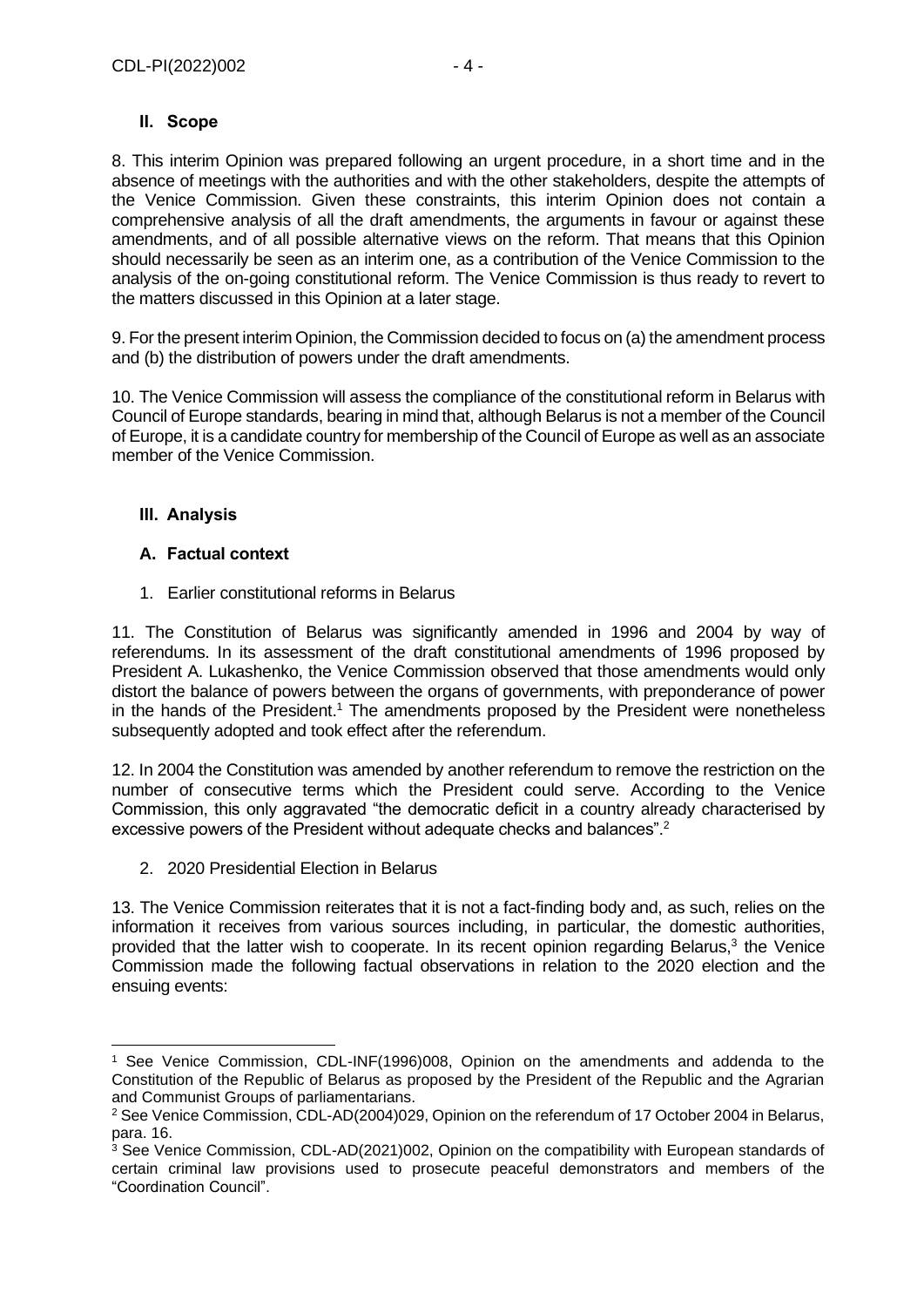*"13. On 9 August 2020, presidential elections were held in Belarus. The electoral process could not be observed by an OSCE/ODIHR election observation mission due to the Belarusian authorities' failure to issue a timely invitation. According to the authorities, the incumbent president, Mr A. Lukashenko, was re-elected to a sixth consecutive term in office crediting him with 80% of the vote and the Central Election Commission of Belarus announced him as the winner. Part of the international community rejected the results of these elections, as they were considered to be conducted in flagrant violation of all internationally recognised standards.*

*14. Following the announcement of the election results, opposition candidate Ms Svitlana Tsikhanouskaya called on Mr Aleksandr Lukashenko to start negotiations. A "Coordination Council" was established to provide a temporary institutional partner for a national dialogue process aimed at organising new elections that would be held according to international standards and under ODIHR election observation. A series of peaceful protests were held expressing a desire for democratic change and the respect of fundamental freedoms and human rights.*

*15. The Belarusian authorities reacted to these protests with an extensive use of force and many protesters, human rights defenders and members of the said "Coordination Council" were arrested. Increasing numbers of demonstrators have been charged under various articles of the Criminal Code, which sometimes entail heavy prison sentences. …"*

14. According to Freedom House, armed riot police and plainclothes officers detained over 32,000 people. Reports of beatings, torture, and other human rights abuses of people in detention have since emerged, and security forces beat, arrested, fined, and in some cases shot Belarusian and foreign journalists covering events. 4

<span id="page-4-0"></span>3. Current constitutional reform

15. On 15 March 2021 the President established a Constitutional Commission<sup>5</sup> charged with the task of drafting amendments to the Constitution. The Commission was composed of thirty-six members, including representatives of the national parliament, local self-government, academia and civil society and business. In August 2021 one of the members of the Commission unofficially published draft amendments<sup>6</sup> to the Constitution on the web site of an NGO associated with that member of the Constitutional Commission.

16. In addition to the Constitutional Commission, on 21 October 2021 the President established a Working Group<sup>7</sup> to assist the Constitutional Commission in the drafting process. The Working Group consisted of experts, and it was managed by the Head of the Presidential Administration. Simultaneously, the authorities commenced a sociological survey as regards the constitutional amendments.

17. On 27 December 2021 the draft amendments were published<sup>8</sup> on the internet for the purpose of their public discussion. The text initially prepared by the Constitutional Commission (assuming it was the one which was published by one of its members in August 2021) appears to have been substantially changed by the Working Group.

<sup>4</sup> See Freedom House, *Belarus: Freedom in the World 2021 Country Report* // [https://freedomhouse.org/country/belarus/freedom-world/2021.](https://freedomhouse.org/country/belarus/freedom-world/2021) See also PACE [Resolution 2372](https://pace.coe.int/en/files/29176/html) "Human rights violations in Belarus require an international investigation" // https://pace.coe.int/en/files/29176/html <sup>5</sup> See<https://president.gov.by/ru/documents/ukaz-no-105-ot-16-marta-2021-g>

<sup>6</sup> See<https://ksds.by/constitution/>

<sup>7</sup> See [https://president.gov.by/ru/events/vstrecha-s-rabochey-gruppoy-po-dorabotke-proekta-novoy](https://president.gov.by/ru/events/vstrecha-s-rabochey-gruppoy-po-dorabotke-proekta-novoy-konstitucii-strany)[konstitucii-strany](https://president.gov.by/ru/events/vstrecha-s-rabochey-gruppoy-po-dorabotke-proekta-novoy-konstitucii-strany)

<sup>&</sup>lt;sup>8</sup> See [https://pravo.by/pravovaya-informatsiya/vsenarodnoe-obsuzhdenie-proekta-konstitutsii-respubliki](https://pravo.by/pravovaya-informatsiya/vsenarodnoe-obsuzhdenie-proekta-konstitutsii-respubliki-belarus/)[belarus/](https://pravo.by/pravovaya-informatsiya/vsenarodnoe-obsuzhdenie-proekta-konstitutsii-respubliki-belarus/)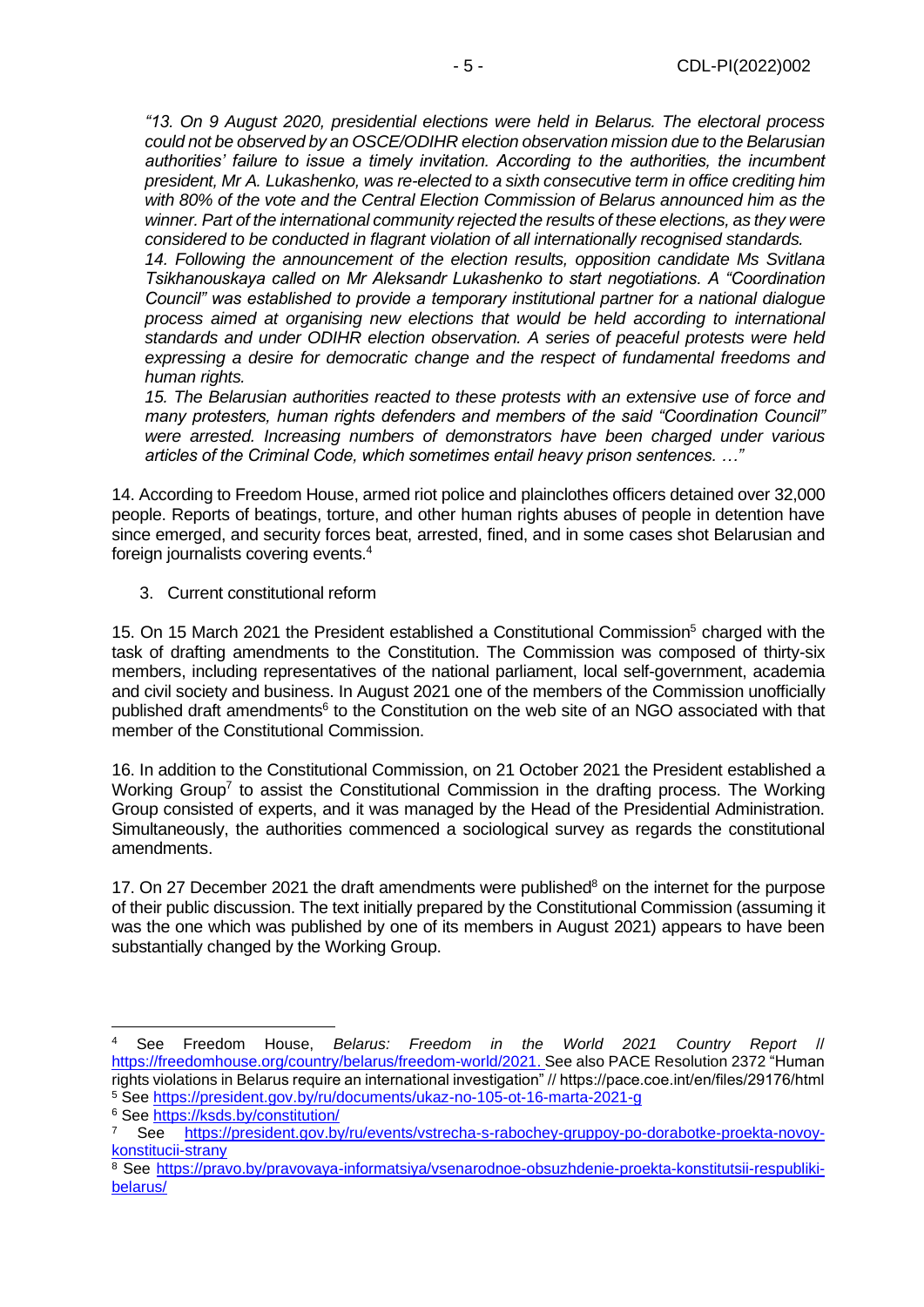18. In the absence of any cooperation with the Government, the opposition in exile, acting jointly, prepared their own draft Constitution which they presented and discussed on the internet platform.

19. On 20 January 2022 the President issued a decree providing that the referendum would be held on 27 February 2022.

#### <span id="page-5-0"></span>**B. Amendment process**

20. The Venice Commission will look at the process of the current constitutional reform from the perspective of the international rule of law standards, stated in particular in the Rule of Law Checklist.<sup>9</sup> Other relevant standards can be further found in the Revised guidelines on the holding of referendums<sup>10</sup> and also in the Report on constitutional amendment.<sup>11</sup>

<span id="page-5-1"></span>1. Normative basis and democratic legitimacy of referendum

21. The task of drafting the amendments to the Constitution was imposed on the Constitutional Commission assisted by the Working Group. These organs, established by the President, are not mentioned in the current Constitution of Belarus (see Section VIII. The application of the Constitution of the Republic of Belarus and the procedure for amending the constitution, Articles 137-140). On the contrary, Article 138 of the current Constitution refers exclusively to the role of the national parliament in the amendment of the Constitution: "*The issue of amending and supplementing the Constitution shall be considered by the chambers of the Parliament on the initiative of the President …"* Moreover, a purposive reading of Articles 138 – 140 of the Constitution could suggest that, while the President has a right to initiate the constitutional amendment procedure, the deliberation of the constitutional amendments must be institutionally linked to Parliament with the result that it should be within the competence of Parliament, not the President, to constitute the Constitutional Commission. However, this interpretation does not seem to be supported by the authorities who, apparently, favoured a broad interpretation of the general and rather vague provisions of Article 140 on the referendum procedure dispensing with parliamentary procedure.

22. Indeed, Article 140 of the current Constitution generally provides for the possibility of amending the Constitution by way of referendum: *"The Constitution, laws on amendments and addenda thereto, on the entry into force of the said laws and instruments on the interpretation of the Constitution shall be deemed to have been adopted where no less than two-thirds of the elected deputies of both chambers of the Parliament have voted in favour of them. The Constitution may*  be amended or supplemented via a referendum. A decision to amend or supplement the *Constitution by means of a referendum shall be deemed adopted where a majority of citizens on the electoral roll have voted in favour of it. Sections I, II, IV, VIII of the Constitution may be reconsidered only by means of a referendum."* According to Article 74, the President may decide on holding a referendum on his own initiative. In this respect, the President's decree, issued on 20 January 2022, on holding a referendum on constitutional amendments may be considered to meet the formal requirements of the Belarus Constitution.<sup>12</sup>

23. However, the Venice Commission has stressed that the main arena for procedures of constitutional amendment should be the national parliament, as the institution best placed to debate and consider such issues. <sup>13</sup> As the Commission has observed, in the Venice Commission member States parliamentary adoption of constitutional amendments may or may not be followed

<sup>&</sup>lt;sup>9</sup> See Venice Commission, [CDL-AD\(2016\)007,](https://www.venice.coe.int/webforms/documents/?pdf=CDL-AD(2016)007-e) Rule of Law Checklist.

<sup>10</sup> See Venice Commission, CDL-AD(2020)031, Revised guidelines on the holding of referendums.

<sup>11</sup> See Venice Commission, CDL-AD(2010)001, Report on constitutional amendment.

<sup>12</sup> See in this regard: Venice Commission, CDL-AD(2004)029, Opinion on the referendum of 17 October 2004 in Belarus, para. 11.

<sup>13</sup> See Venice Commission, CDL-AD(2010)001, Report on constitutional amendment, para. 240.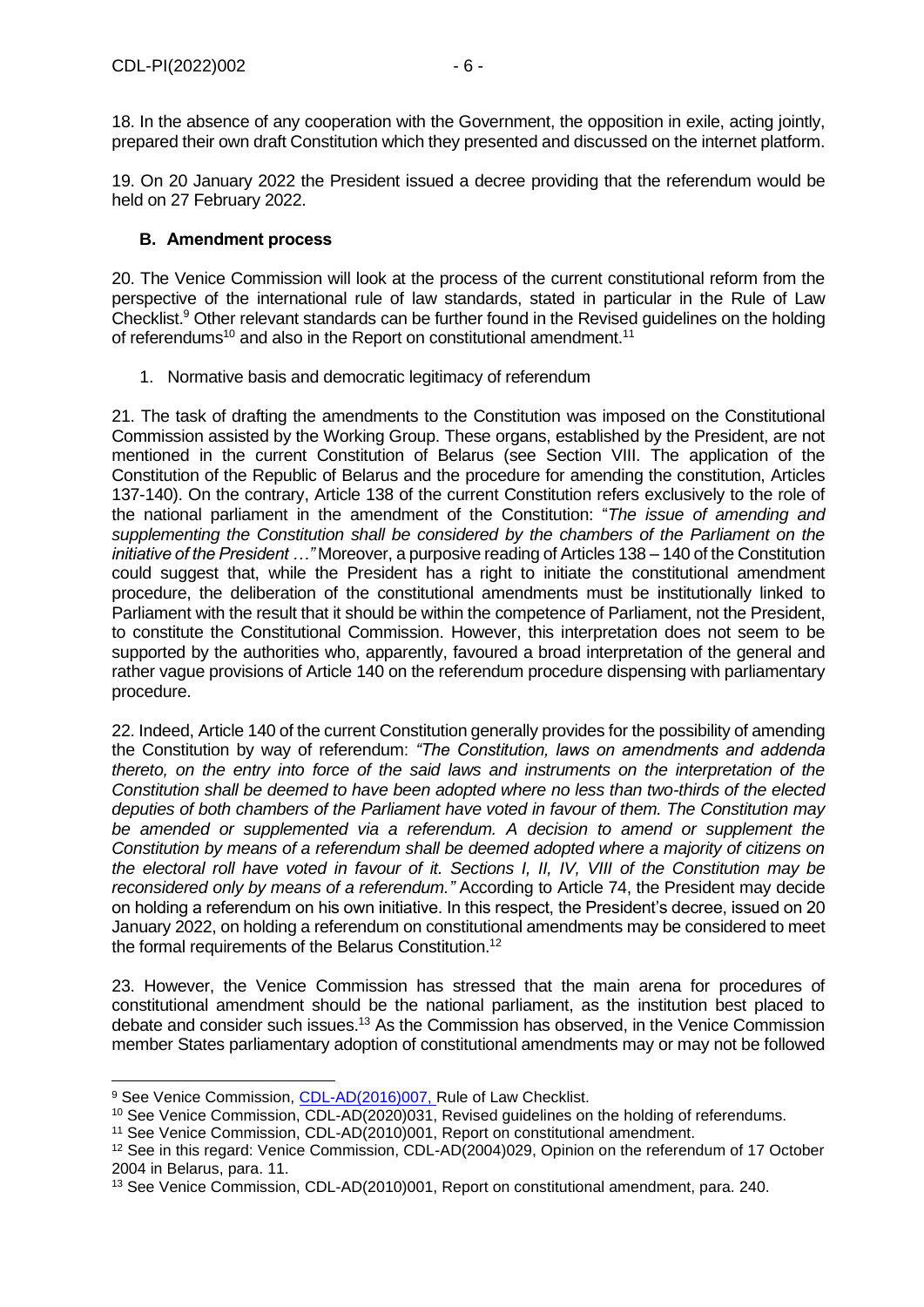by a referendum; the latter may strengthen the legitimacy of the amendments by direct involvement of the people in the amendment procedure, provided that the use of referendum complies with the national constitutional system as a whole. It is quite rare that a constitutional amendment may be adopted by a referendum without prior parliamentary approval. This is, however, the case in Belarus. In this respect, the Venice Commission has previously expressed the view that "constitutional amendment procedures allowing for the adoption of constitutional amendments by referendum without prior approval by parliament appear in practice often to be problematic" because "there is a strong risk, in particular in new democracies, that referendums on constitutional amendment are turned into plebiscites on the leadership of the country and that such referendums are used as a means to provide legitimacy to authoritarian tendencies".<sup>14</sup>

24. The Commission has also stressed that when a text is put to the vote at the request of a section of the electorate or an authority other than parliament, parliament must be able to give a nonbinding opinion on the text put to the vote.<sup>15</sup>

25. In the case of Belarus, it appears that individual representatives of the Parliament were involved in the drafting process through the Constitutional Commission. However, the national parliament as an institution was not involved in the amendment process, which runs counter to the relevant recommendations of the Venice Commission. Moreover, a separate but related and relevant question may arise whether the Belarusian parliament has a democratic capacity to be the bearer of the constitutional reform. Nevertheless, although there may be a question in relation to the democratic composition of Belarusian parliament, in the Commission's opinion, it should have been involved in the amendment process.

<span id="page-6-0"></span>2. Transparency of the drafting process

26. The rule of law requires that the general public should have access to draft legislation and have a meaningful opportunity to provide input.<sup>16</sup> These requirements apply all the more strictly when it comes to revising a constitution. The Venice Commission has previously stressed that constitutional amendments should not be rushed, and "should only be made after extensive, open and free public discussions",<sup>17</sup> involving "various political forces, non-government organisations and citizens associations, the academia and the media<sup>"18</sup> and providing for an "adequate timeframe".<sup>19</sup>

27. In the present case, the work on the initial draft amendments prepared by the Constitutional Commission was never – at least officially - published, and neither the public, nor the press appear to have had sufficient access to the work being carried out by the Working Group which led to the publication of the finalised text. Between 15 March and 27 December 2021, besides some reports by the President, some members of the Constitutional Commission or the Working Group about the ongoing process which were published in the media,<sup>20</sup> the public did not seem to have

<sup>14</sup> Ibid., para. 191; see also Venice Commission, CDL-AD(2016)029, Opinion On The Draft Modifications To The Constitution of Azerbaijan Submitted To The Referendum Of 26 September 2016, paras. 15-16 <sup>15</sup> See Venice Commission, CDL-AD(2020)031, Revised guidelines on the holding of referendums, III.6.

<sup>&</sup>lt;sup>16</sup> See Venice Commission, [CDL-AD\(2016\)007,](https://www.venice.coe.int/webforms/documents/?pdf=CDL-AD(2016)007-e) Rule of Law Checklist, II.A.5.iv.

<sup>&</sup>lt;sup>17</sup> See Venice Commission, [CDL-AD\(2004\)030,](https://www.venice.coe.int/webforms/documents/?pdf=CDL-AD(2004)030-e) Opinion on the procedure of amending the Constitution of Ukraine, para. 28.

<sup>&</sup>lt;sup>18</sup> See Venice Commission, CDL-AD(2011)001, Opinion on three legal questions arising in the process of drafting the new Constitution of Hungary, para. 19.

<sup>19</sup> Ibid., para. 18.

<sup>20</sup> See, for example, report of 31 March 2021 /[/ https://www.belta.by/society/view/rabota-konstitutsionnoj](https://www.belta.by/society/view/rabota-konstitutsionnoj-komissii-budet-sistemnoj-tselenapravlennoj-i-rezultativnoj-miklashevich-435101-2021/)[komissii-budet-sistemnoj-tselenapravlennoj-i-rezultativnoj-miklashevich-435101-2021/;](https://www.belta.by/society/view/rabota-konstitutsionnoj-komissii-budet-sistemnoj-tselenapravlennoj-i-rezultativnoj-miklashevich-435101-2021/) report of 13 May 2021 // [https://president.gov.by/ru/events/vstrecha-s-rukovoditelyami-konstitucionnoy-komissii;](https://president.gov.by/ru/events/vstrecha-s-rukovoditelyami-konstitucionnoy-komissii) report of 7 July 2021 // [https://sputnik.by/20210707/lukashenko-obsudit-novuyu-konstitutsiyu-s-komissiey-](https://sputnik.by/20210707/lukashenko-obsudit-novuyu-konstitutsiyu-s-komissiey-1054505184.html)[1054505184.html;](https://sputnik.by/20210707/lukashenko-obsudit-novuyu-konstitutsiyu-s-komissiey-1054505184.html) report of 28 September 2021 // [https://president.gov.by/ru/events/uchastie-v-](https://president.gov.by/ru/events/uchastie-v-rasshirennom-zasedanii-konstitucionnoy-komissii)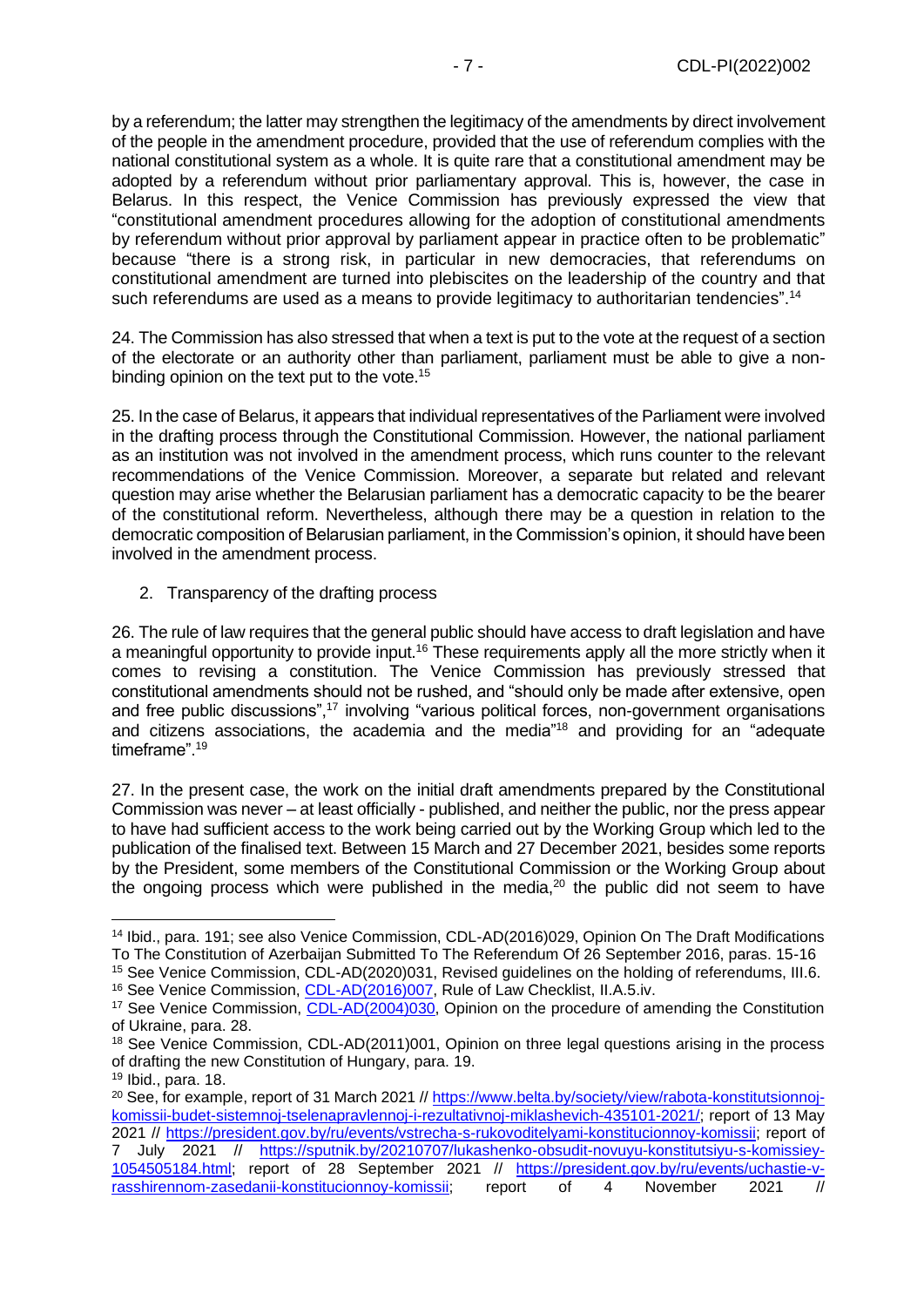comprehensive information about the exact amendment proposals, the detailed discussions which surrounded the preparation of the amendments, nor about who prompted such discussions, if they took place. Nothing suggests therefore that the Constitutional Commission or the Working Group sufficiently allowed for openness in their activities, offering external inputs by all political forces, civil society or private citizens. A certain level of public participation was possible, but only after the draft amendments were published on 27 December 2021. Given these circumstances, the drafting process seems to be in conflict with Article 4 of the Constitution (providing that *"Democracy in the Republic of Belarus is carried out on the basis of a variety of political institutions, ideologies and opinions. …" <sup>21</sup>*) as well as Article 37 (providing that *"Citizens of the Republic of Belarus have the*  right to participate in the resolution of state affairs both directly and through freely elected *representatives. The direct participation of citizens in the management of the affairs of society and the state is ensured by holding referendums, discussing draft laws, and issues of republican and local importance. …"*).

28. The drafting process therefore does not seem to meet the criterion of transparency which the legitimacy of constitutional amendment requires.

<span id="page-7-0"></span>3. Free public debate

29. In the Report on constitutional amendment, the Venice Commission stressed that properly conducted amendment procedures, allowing time for public and institutional debate, may contribute significantly to the legitimacy and sense of ownership of the constitution and to the development and consolidation of democratic constitutional traditions. Referring to its country-specific opinions, the Commission highlighted that a duly, open, informed and timely involvement of all political forces and civil society in the process of reform can strongly contribute to achieving consensus and securing the success of the constitutional revision even if this inevitably takes time and effort, and that for this to happen States' positive obligations to ensure unhindered exercise of freedom of peaceful assembly, freedom of expression, as well as a fair, adequate and extensive broadcasting of the arguments by the media are equally relevant.<sup>22</sup>

30. The Venice Commission reiterates that democratic referendums are not possible without respect for human rights, in particular freedom of expression and of the press, freedom of movement inside the country, freedom of assembly and freedom of association for political purposes.<sup>23</sup> If in a functioning democracy sovereignty rests with the people, and it is open to them to decide to give themselves a basic law in whatever terms they wish, this proposition pre-supposes a choice that is arrived at by the people following full public debate during which all points of view may be freely expressed and there are no restrictions on the media.<sup>24</sup>

31. In this regard the Revised guidelines on the holding of referendums provide that in public radio and television broadcasts on the referendum campaign, equal access must be ensured to the proposal's supporters and opponents;<sup>25</sup> balanced coverage must be guaranteed to the proposal's supporters and opponents in other public mass media broadcasts, especially news broadcasts;<sup>26</sup>

[https://www.belta.by/president/view/lukashenko-predstavili-novyj-proekt-konstitutsii-belarusi-467839-](https://www.belta.by/president/view/lukashenko-predstavili-novyj-proekt-konstitutsii-belarusi-467839-2021/) [2021/;](https://www.belta.by/president/view/lukashenko-predstavili-novyj-proekt-konstitutsii-belarusi-467839-2021/) report of 23 December 2021 // [https://president.gov.by/ru/events/soveshchanie-s-chlenami](https://president.gov.by/ru/events/soveshchanie-s-chlenami-komissii-i-rabochey-gruppy-po-voprosam-izmeneniya-konstitucii)[komissii-i-rabochey-gruppy-po-voprosam-izmeneniya-konstitucii](https://president.gov.by/ru/events/soveshchanie-s-chlenami-komissii-i-rabochey-gruppy-po-voprosam-izmeneniya-konstitucii) .

<sup>&</sup>lt;sup>21</sup> It has to be noted that the new wording of Article 4 proposed by the authorities would limit the principle of ideological pluralism, as it would specify that *"Democracy in the Republic of Belarus is carried out on the basis of ideology of Belarusian State as well as variety of political institutions and opinions. …"*

<sup>&</sup>lt;sup>22</sup> See Venice Commission, CDL-AD(2010)001, Report on constitutional amendment, paras. 204-205. <sup>23</sup> See Venice Commission, CDL-AD(2020)031, Revised guidelines on the holding of referendums, II.2

<sup>&</sup>lt;sup>24</sup> See Venice Commission, CDL-AD(2004)029, Opinion on the referendum of 17 October 2004 in Belarus, para. 14.

<sup>&</sup>lt;sup>25</sup> See Venice Commission, CDL-AD(2020)031, Revised guidelines on the holding of referendums, I.2.2.b.

<sup>26</sup> Ibid., I.2.2.c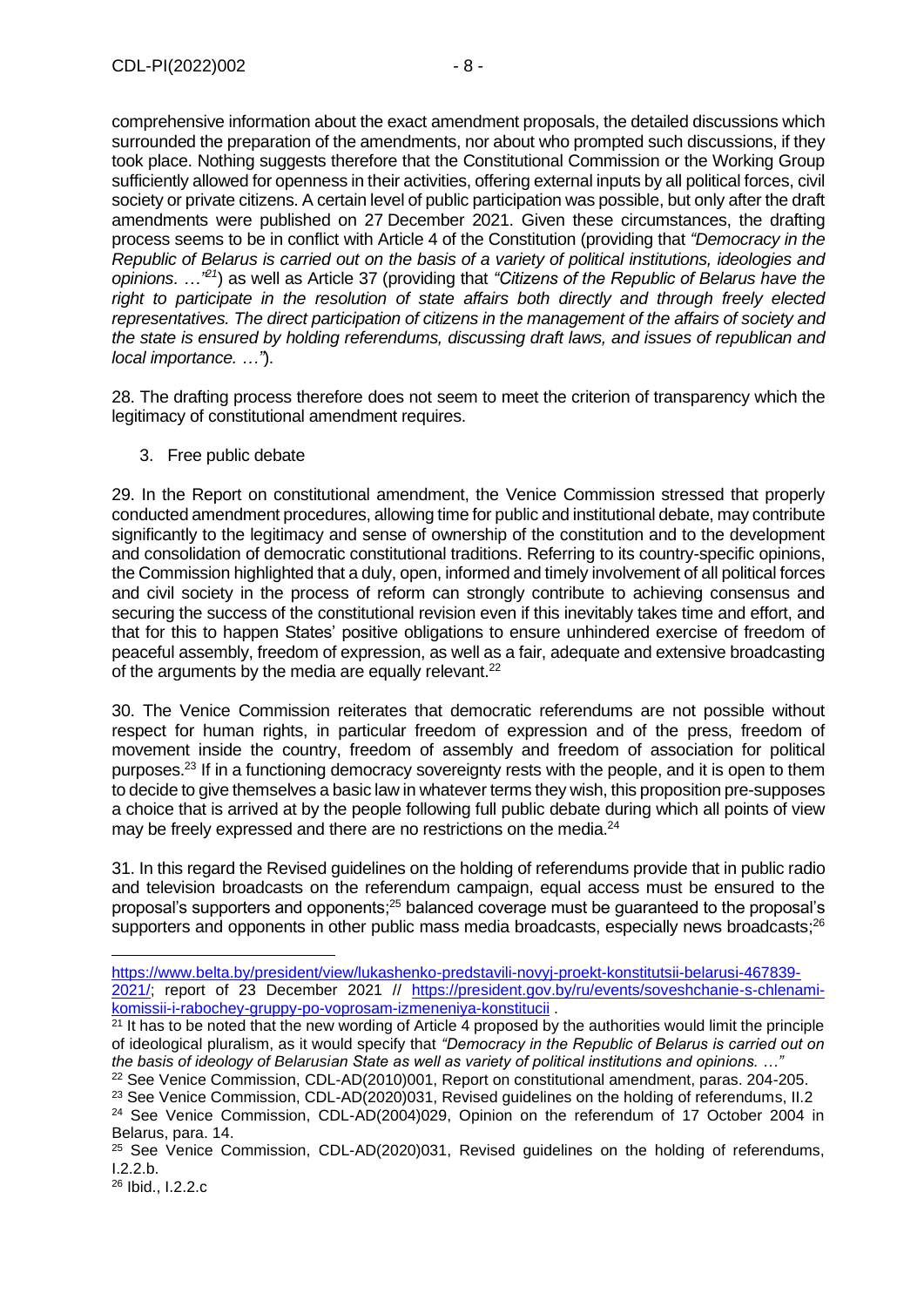there should be available a balanced presentation not only of the viewpoint of the executive and legislative authorities or persons sharing their viewpoint, but also of the opposing one.<sup>27</sup>

32. Formally, the public consultation process on the draft amendments which appears to be ongoing allows the population to express an opinion on the proposed amendments. According to the official website *pravo.by*, during the period of public discussion the text of the draft amendments was viewed almost 230,000 times and downloaded for viewing on mobile devices more than 10,000 times. During the time dedicated for public discussion, almost 9,000 opinions were expressed, of which 99.25% were in favour of the proposed amendments.<sup>28</sup> The fact remains, however, that a large part of the opposition, considered as "enemies" by the government in power,<sup>29</sup> has not been given the opportunity to participate in this process. In addition, there appears to be no guarantee that the results of the popular consultation will be taken into consideration, given that the process is not being managed by a truly independent body.

33. Moreover, it cannot be overlooked that the constitutional process at issue has taken place in the aftermath of the August 2020 presidential elections ending with disputed results, and the ensuing imprisonment of opposition politicians and crack-down of oppositional political forces and civil society. It is difficult to see how in this political context the amendment process could ensure "a duly, open, informed and timely involvement of all political forces and civil society"; "unhindered exercise of freedom of peaceful assembly, freedom of expression"; or "a fair, adequate and extensive broadcasting of the arguments by the media", including the opposing viewpoints.

34. In this context it is not surprising that the opposition in exile resorted to developing its own draft Constitution. It remains unclear how the opposition tried to put their draft into the official constitutional amendment channels. However, the fact remains that there was an obvious absence of any attempt at cooperation and dialogue between the government and the opposition in exile. In such circumstances, the constitutional reform process has not met the minimum standard of inclusiveness.

#### <span id="page-8-0"></span>**C. Distribution of powers in the constitutional amendments**

<span id="page-8-1"></span>1. President of the Republic

35. In its assessment of the draft constitutional amendments of 1996 which subsequently were adopted by way of referendum, the Venice Commission criticised the provisions conferring vast powers on the President of the Republic. The Commission observed that "an excessive concentration of State powers can make even the best provisions for the protection of human rights useless, if there is a lack of an effective system of checks and balances between the institutional organs. It is therefore also dangerous for human rights that the presidential draft does not respect the principle of separation of powers, giving the Head of State too many prerogatives, and depriving the parliamentary assemblies of the possibility of working as a real counterweight".<sup>30</sup> The influence of the President appeared preponderant not only regarding the national parliament;<sup>31</sup> but also

<sup>27</sup> Ibid., I. 3.1.e.

<sup>&</sup>lt;sup>28</sup> See https://pravo.by/novosti/novosti-pravo-by/2022/january/68340/<br><sup>29</sup> See the statement by the President on 18

<sup>&</sup>lt;sup>29</sup> See the statement by the President on 18 January 2022, accessible: *[https://president.gov.by/ru/events/soveshchanie-po-itogam-vsenarodnogo-obsuzhdeniya-proekta](https://president.gov.by/ru/events/soveshchanie-po-itogam-vsenarodnogo-obsuzhdeniya-proekta-izmeneniy-konstitucii)[izmeneniy-konstitucii](https://president.gov.by/ru/events/soveshchanie-po-itogam-vsenarodnogo-obsuzhdeniya-proekta-izmeneniy-konstitucii)*

 $30$  See Venice Commission, CDL-INF(96)8. Opinion on the amendments and addenda to the Constitution of the Republic of Belarus as proposed by the President of the Republic and the Agrarian and Communist Groups of parliamentarians, para. 11.

<sup>31</sup> Ibid., paras. 12-24.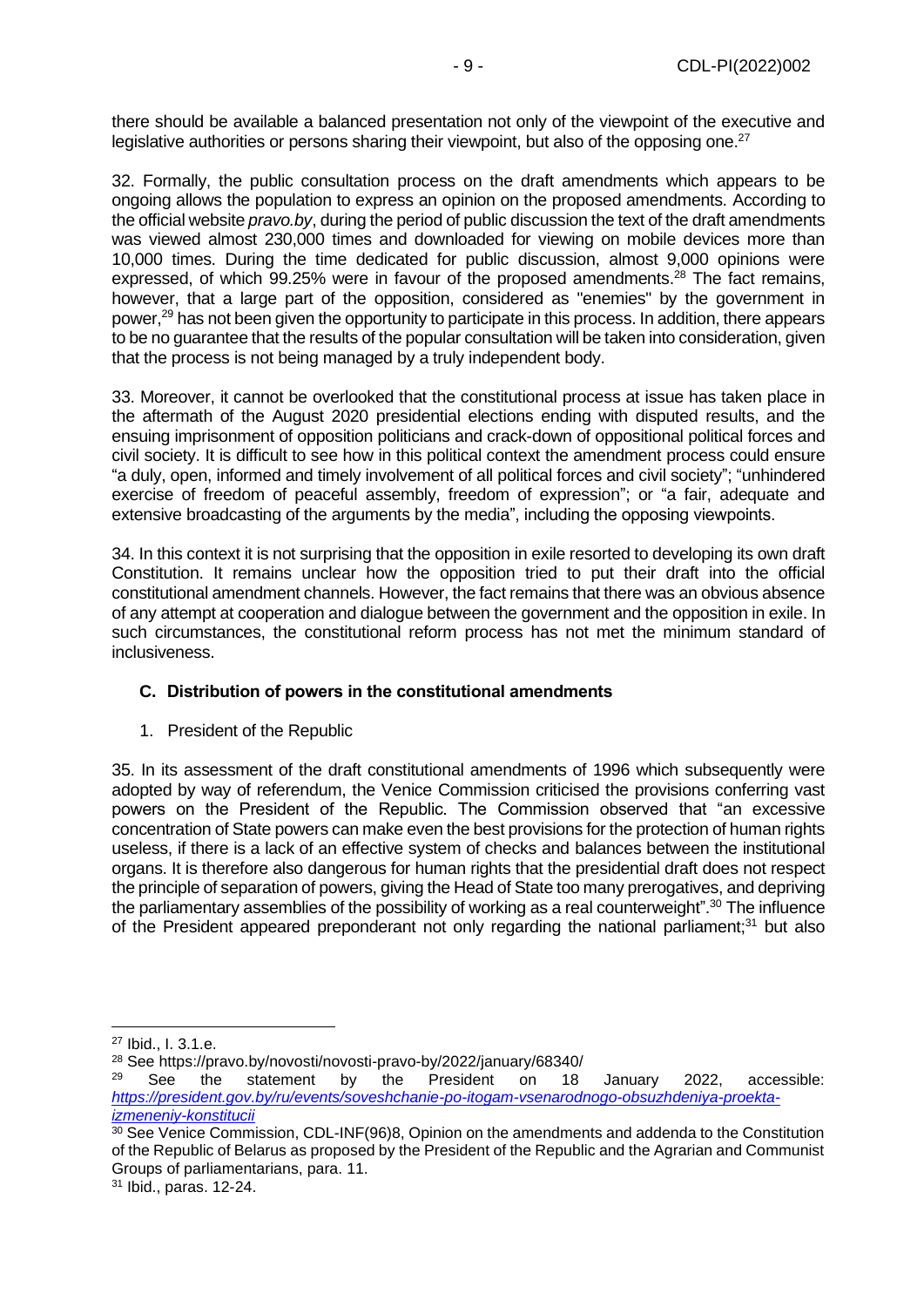regarding the other State bodies, including the government<sup>32</sup> and the justice system,<sup>33</sup> accompanied by a very weak impeachment procedure.<sup>34</sup>

36. The draft amendments provide that the normative powers of the President are limited by the requirement of compliance with the parliamentary laws (draft Article 85). The provisions relating to the delegation of legislative power to the President have been removed (deletion of Article 101). These are positive elements.

37. However, the criticism presented in 1996 still holds. The proposed amendments allow the current President to remain in the centre of the State power and his personal position appears to be strengthened even further, given that some proposed amendments present individually-tailored rules and safeguards aimed at preserving the current state of affairs (discussed below under the present title and the next title devoted to the All-Belarusian People's Assembly).

38. In the Belarusian context, the draft amendments do not alter the preponderance of the position of the President vis-à-vis the government and the two chambers of the national parliament. There remains decisive dependence of the government on the President, who, for instance, appoints the Prime Minister (though with the prior consent of the House of Representatives) and the other ministers; s/he can on his/her own initiative dismiss the Government, which is "accountable" to him/her; and s/he can revoke the acts of Government. The President retains control over Parliament which remains a weak institution that can be dismissed by the President on broad grounds. Furthermore, the President calls referendums on the initiative of other constitutional bodies or on his/her own initiative; may declare a state of emergency on broad grounds; and introduce martial law. If for some, though by no means all, of these provisions parallels may be found in Western constitutions, in these constitutions there exist effective checks and balances that are absent in the constitutional system of Belarus.

39. The new qualifications for the candidates for President include a vague requirement for the absence of "a residence permit or other document from a foreign State entitling to benefits and other advantages" (draft Article 80). In practice, this wording would allow to exclude from the electoral process a citizen who has worked abroad for a few years. Moreover, it is most likely to exclude from the electoral process the opponents who are currently in exile abroad.

40. It is noteworthy that the reintroduction of the limitation of the President's terms to two periods (draft Article 81), which existed in similar wording before the constitutional amendments of 2004, would only apply after the next elections (draft Article 143 § 2) and would therefore not be applicable immediately to the sitting President.

41. The procedure for the resignation of the President is redesigned, involving now the All-Belarusian People's Assembly, the House of Representatives or a group of citizens, and the decision is taken by the All-Belarusian People's Assembly, after the opinion of the Constitutional Court (draft Article 88).

42. As regards the immunity enjoyed by the President (draft Article 89), it will continue to apply after the expiry of the President's term. This solution may be justified solely in respect of acts committed in the exercise of his functions, while a general immunity after the exercise of the functions is an individually tailored protection which finds no justification in the principle of separation of powers.

43. Former Presidents would be members of both the All-Belarusian People's Assembly (draft Article 89-2) and the Council of the Republic (the upper House of Parliament) (draft Article 91),

<sup>32</sup> Ibid., paras. 27-30.

<sup>33</sup> Ibid., paras. 25-26, 33-34.

<sup>34</sup> Ibid., paras. 45-47.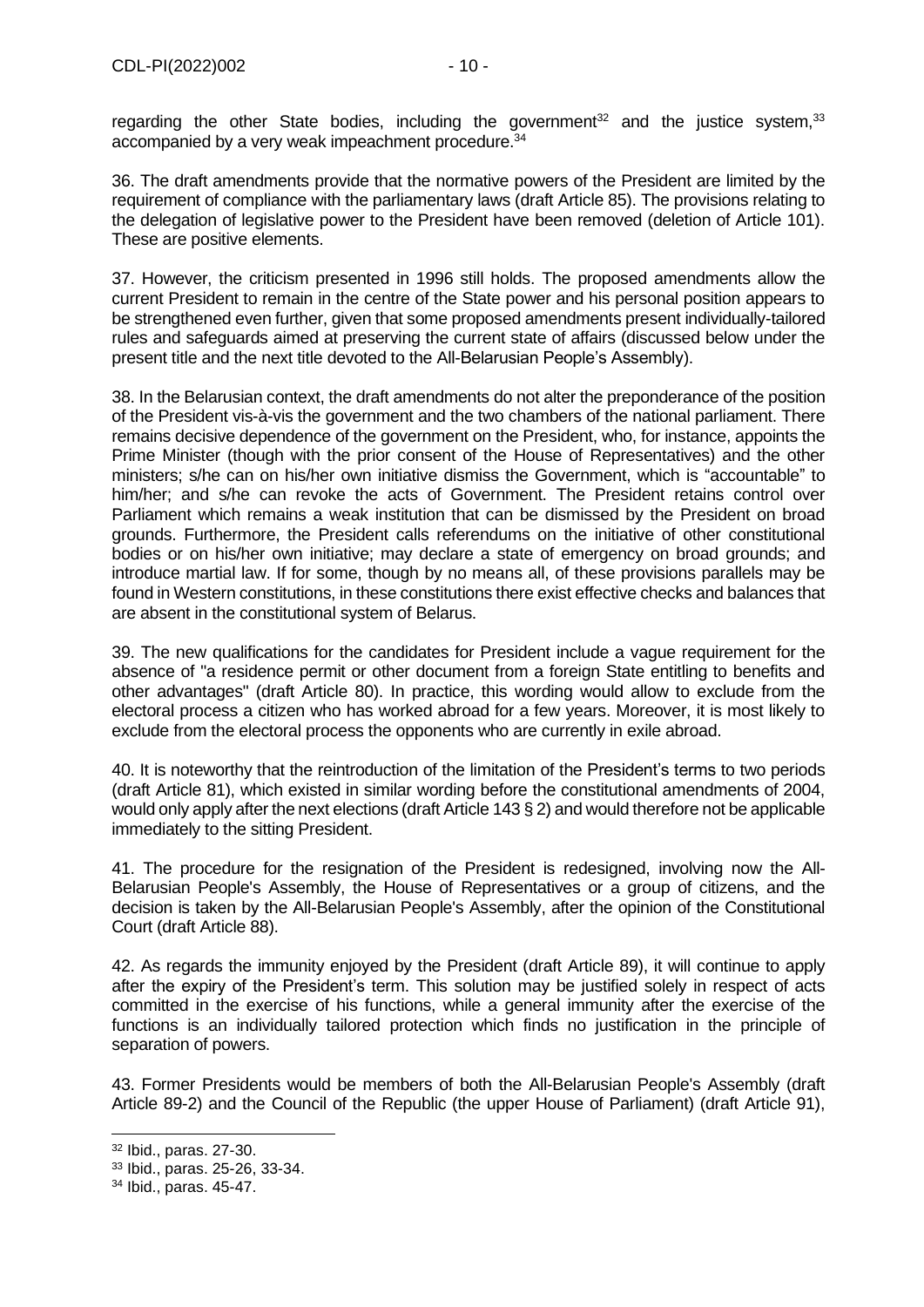which creates confusion as regards the separation of powers, especially when it concerns the latter mandate, which is for life. Moreover, the individual rule that the current President of the Republic would be allowed to hold simultaneously the post of Chairman of the All-Belarusian People's Assembly (see draft Article 144) only aggravates the lack of real separation of powers and indicates the further concentration of powers in the hands of one person.

<span id="page-10-0"></span>2. All-Belarusian People's Assembly

44. Probably the most important innovation of the draft amendments is the formalisation of the All-Belarusian People's Assembly ("the ABPA") at the constitutional level.<sup>35</sup> According to the proposed amendments, the ABPA will be considered as the highest representative body. It will determine the strategic directions of the development of society and the State, and ensure the inviolability of the constitutional system (draft Article 89-1).

45. The competence of the ABPA is defined broadly and will include such powers as: (1) approving the main directions of domestic and foreign policy, military doctrine, the concept of national security; (2) approving the programs of socio-economic development of the Republic of Belarus; (3) hearing the Prime Minister on the implementation of the program of socio-economic development of the Republic of Belarus; (4) proposing amendments and additions to the Constitution; (5) proposing the republican referendums to be held; (6) considering the question of the legitimacy of elections; (7) deciding on the removal of the President from office in case of systematic or gross violation of the Constitution by him or the commission of high treason or another serious crime; (8) introducing a state of emergency or martial law in the territory of the Republic of Belarus if there are grounds provided for by the Constitution and in the event of inaction of the President on these issues; the introduction of a state of emergency or martial law shall be considered by the ABPA on the initiative of the Presidium of the ABPA or the Council of the Republic; (9) on the proposal of the President, previously agreed with the Presidium of the ABPA: (a) electing the Chairman, Deputy Chairman and judges of the Constitutional Court and dismissing them from office on the grounds provided for by law; (b) electing the Chairman, Deputy Chairman and judges of the Supreme Court and dismissing them from office on the grounds provided for by law; (c) electing the Chairman and members of the Central Election Commission and dismissing them from office on the grounds provided for by law; (10) on the proposal of the President, deciding on the possibility of sending military personnel, employees of paramilitary organisations, other persons outside the Republic of Belarus to participate in ensuring collective security and activities to maintain international peace and security; (11) determining public holidays; (12) awarding the President with State awards, as well as proposing persons for awarding them State awards; (13) giving binding instructions to State bodies and officials, receiving information from State bodies and officials, exercising other powers established by the Constitution and laws necessary for the implementation of the constitutional functions assigned to it (draft Article 89-3).

46. The ABPA will include the President of the Republic, former President(s), representatives of the executive, legislative and judicial branches, and representatives of civil society (whose mode of election is not specified). The ABPA will elect its Chairman. As noted above, draft Article 144 specifies that the President of the Republic who holds this office on the date of entry into force of the amendments to the Constitution may be elected Chairman of the ABPA. Such an individually tailored rule is questionable in principle.

<sup>&</sup>lt;sup>35</sup> On several occasions such Assemblies have been held by the Belarusian Government. It was claimed that the Assemblies included representatives of all sectors of Belarusian society that were brought together to determine certain strategic matters and Belarus' priorities for the next years. The first Assembly was held in October 1996, a few weeks before the constitutional referendum aimed at resolving a political crisis. The second Assembly took place in May 2001, the third in March 2006, the fourth in 2010, the fifth in 2016, and the sixth in 2021. Members of the Belarusian opposition have criticised the Assemblies for allegedly being propaganda events organised to demonstrate support to the Government.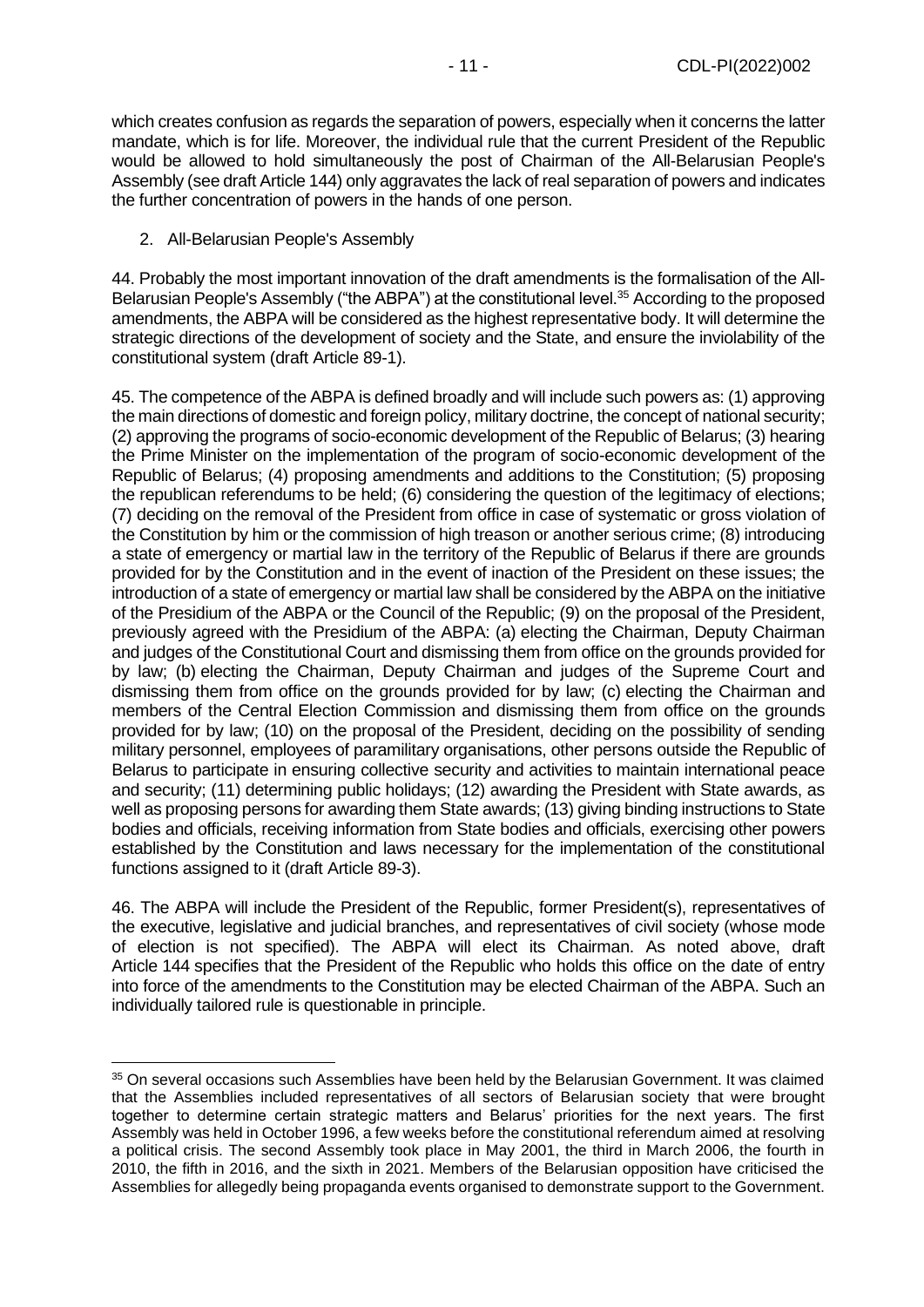47. The amendments do not say anything about the manner of electing the members of the ABPA, leaving open a substantial risk of abuse. At the same time the overall number of the members of the ABPA can be as high as 1,200 (draft Article 89-2) which may raise questions about the functionality of such a body in carrying out the executive functions assigned to it. The efficiency and meaningful participation of each member of the ABPA may be furthermore questioned in the light of another draft provision (draft Article 89-2) stating that a member of the ABPA takes part in the work of the ABPA without interruption from labour (official) activity.

48. Against the background of such a large body whose members are not fully available, the role of the Presidium of the ABPA would become decisive at the operational level (draft Article 89-2), while its jurisdiction and powers have neither been specified, nor limited. Nor has its composition been determined, while the President of the Republic, who it is only logical to assume would be likely to become the Chairman of the ABPA, would certainly sit on it – and probably preside over it. Indeed, an individual rule has been proposed that the current President of Republic would be allowed to hold simultaneously the post of Chairman of the ABPA.

49. As regards the functions of the ABPA, while part of them are consultative, some of them have a significant decision-making nature, including the election and dismissal of members of the constitutional court, judges of the supreme court, the central electoral commission, the commitment of military forces outside the territory and the issuing of binding instructions to State bodies and officials. Appointment to the above positions is made upon the "proposal of the President, previously agreed with the Presidium", while the issue of a possible lack of agreement on this point is not addressed, and the Presidium will very likely be controlled by the President.

50. Some of the powers of the ABPA are not clearly defined. For instance, the ABPA would have "the right to consider the question of the legitimacy of elections". However, it remains unclear what exactly its powers regarding elections would be and how these powers would correlate with those of the Central Electoral Commission.

51. The possibility of giving binding instructions to State bodies and officials is likely to conflict with governmental powers and responsibilities in this area. Furthermore, the power of the ABPA to annul all legal acts and other decisions, except for the acts of judicial bodies (draft Article 89-5), encroaches on the jurisdiction and powers of the other State bodies.

52. To the extent that the ABPA may be substituted in the exercise of all its powers by a small collegial body, its Presidium, whose composition is not specified but would certainly comprise the President who would likely chair it, it appears that the Presidium of the ABPA would constitute a sort of "parallel government", which would function in parallel to the cabinet and to the elected parliament and, if necessary in the eyes of the President, substitute for them.

53. The above considerations suggest that the ABPA would become a plethoric body entailing a strong fusion and concentration of powers. It is difficult to see the logic behind such an institution, except as a tool of power and, above all, of control for the current President of the Republic which makes it incompatible with the democratic values enshrined by the Council of Europe.

54. In conclusion, the Venice Commission is of the view that the draft amendments which will be submitted to referendum on 27 February 2022 fail to correct the strong unbalance of powers which already exists under the current Constitution and indeed will aggravate it. They therefore fall short of the democratic minimum standards of the European constitutional heritage.

<span id="page-11-0"></span>3. The other constitutional organs (Parliament, Constitutional Court, Central Election Commission etc.)

55. As regards the status of the other State organs, there are no substantial changes which deserve to be specifically assessed within the scope of the present interim Opinion, especially having regard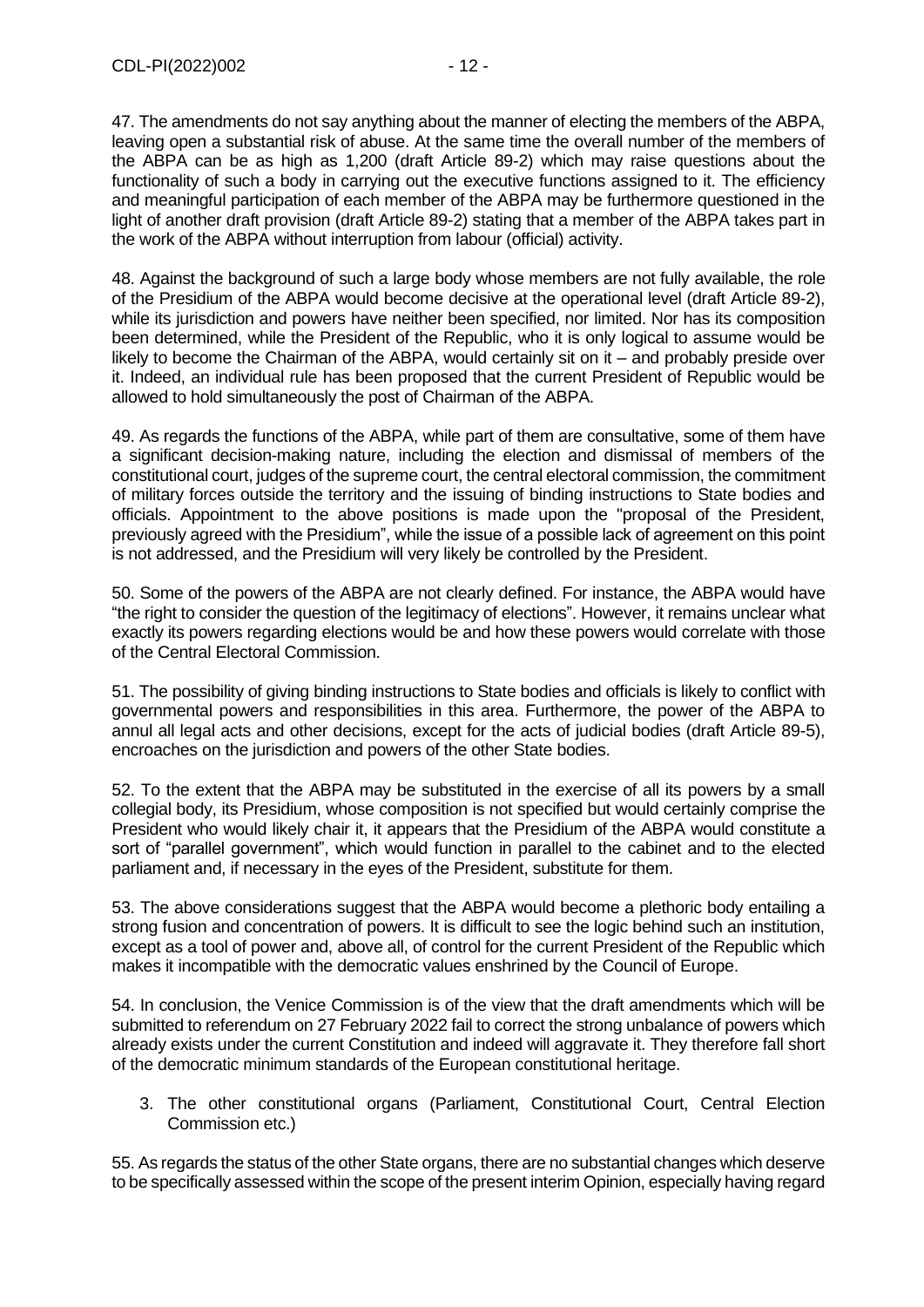to the central role of the President of the Republic. In particular, regrettably, no progress has been made to guarantee the principle of the rule of law: there still the lack of an independent institution protecting the independence of the judiciary and there remains a Soviet-style Prokuratura.

### <span id="page-12-0"></span>**D. Alternative views on the constitutional reform**

56. The Venice Commission has not had the possibility of travelling to Belarus and meeting not only with the authorities but also with the opposition, the State institutions, or the civil society. The situation of insecurity and repression which is prevailing in the country,<sup>36</sup> together with the lack of pluralistic media and a series of measures attacking freedom of speech<sup>37</sup> have prevented contacts and exchanges of views with interlocutors from inside Belarus. It is therefore not possible to say whether there are alternative views on constitutional reform and what these views are. It was suggested by the authorities, and indeed appears from the dedicated website (see above) that numerous citizens have been posting their observations and suggestions on the draft amendments through a dedicated platform. However, there is no indication, nor was it argued, that the opposition has been consulted or invited to express its view on the amendments. Nor that independent NGOs have been consulted. No one inside Belarus is campaigning against the adoption of these constitutional amendments through the referendum. Against the background of the prevailing situation of insecurity and crackdown, it is plausible that it is so for fear of reprisals.

57. As noted above, the situation of crackdown on political opposition in the country has prompted part of such opposition to leave Belarus ; in the absence of any dialogue with the authorities, they developed their own proposal for a new constitution<sup>38</sup> through a process of public outreach through the internet which, however, has not been integrated into the official constitutional amendment process.

58. In the current context of excessive presidential powers behind and over the parliament, this draft constitution appears to represent a more balanced view on the principle of the separation of powers. Among the political branches, preference is given to a parliamentary regime, with the President, however, still retaining some relevant powers. The normative competence of Parliament is particularly broad, and parliamentarians have extensive oversight powers. Furthermore, Parliament appoints the Prime Minister, on the proposal of the President, and Parliament has the ultimate right to appoint the Prime Minister in case of disagreement with the President. In accordance with the rules of the parliamentary system, the Government is accountable to the Parliament. Parliament also appoints, on the proposal of the President, the Attorney General, on the proposal of various bodies, the members of the Constitutional Court, the Chairman of the Board of Directors of the Central Bank, the Ombudsman. With regard to appointments, particularly those concerning independent bodies, some time could be necessary before the system works smoothly, given that the existing situation is characterised by the lack of structured political parties.

59. The government has the legislative initiative, together with parliamentarians and citizens. Its regulatory power is not defined. It is accountable to Parliament. From this point of view, the

<sup>36</sup> See, for example, Human Rights Watch, *Belarus: Crackdown on Political Activists, Journalists* // *[https://www.hrw.org/news/2020/07/30/belarus-crackdown-political-activists-journalists;](https://www.hrw.org/news/2020/07/30/belarus-crackdown-political-activists-journalists)* 

Amnesty International, *Belarus 2020* // [https://www.amnesty.org/en/location/europe-and-central](https://www.amnesty.org/en/location/europe-and-central-asia/belarus/report-belarus)[asia/belarus/report-belarus;](https://www.amnesty.org/en/location/europe-and-central-asia/belarus/report-belarus) Freedom House, *Belarus: Freedom in the World 2021 Country Report*// [https://freedomhouse.org/country/belarus/freedom-world/2021.](https://freedomhouse.org/country/belarus/freedom-world/2021)

<sup>37</sup> See, for example, Amnesty International, *Belarus: Blocking leading online media outlet is a brazen attack on freedom of expression* // [https://www.amnesty.org/en/latest/news/2021/05/belarus-blocking-leading](https://www.amnesty.org/en/latest/news/2021/05/belarus-blocking-leading-online-media-outlet-is-a-brazen-attack-on-freedom-of-expression/)[online-media-outlet-is-a-brazen-attack-on-freedom-of-expression/;](https://www.amnesty.org/en/latest/news/2021/05/belarus-blocking-leading-online-media-outlet-is-a-brazen-attack-on-freedom-of-expression/) Human Rights Watch, *Belarusian Authorities "Liquidate" Leading Media Freedom Organization* // [https://www.hrw.org/news/2021/08/30/belarusian-authorities-liquidate-leading-media-freedom-organization;](https://www.hrw.org/news/2021/08/30/belarusian-authorities-liquidate-leading-media-freedom-organization) Freedom House, *Belarus: Freedom on the Net 2021 Country Report* // https://freedomhouse.org/country/belarus/freedom-net/2021 <sup>38</sup> See<https://narodnaja.com/>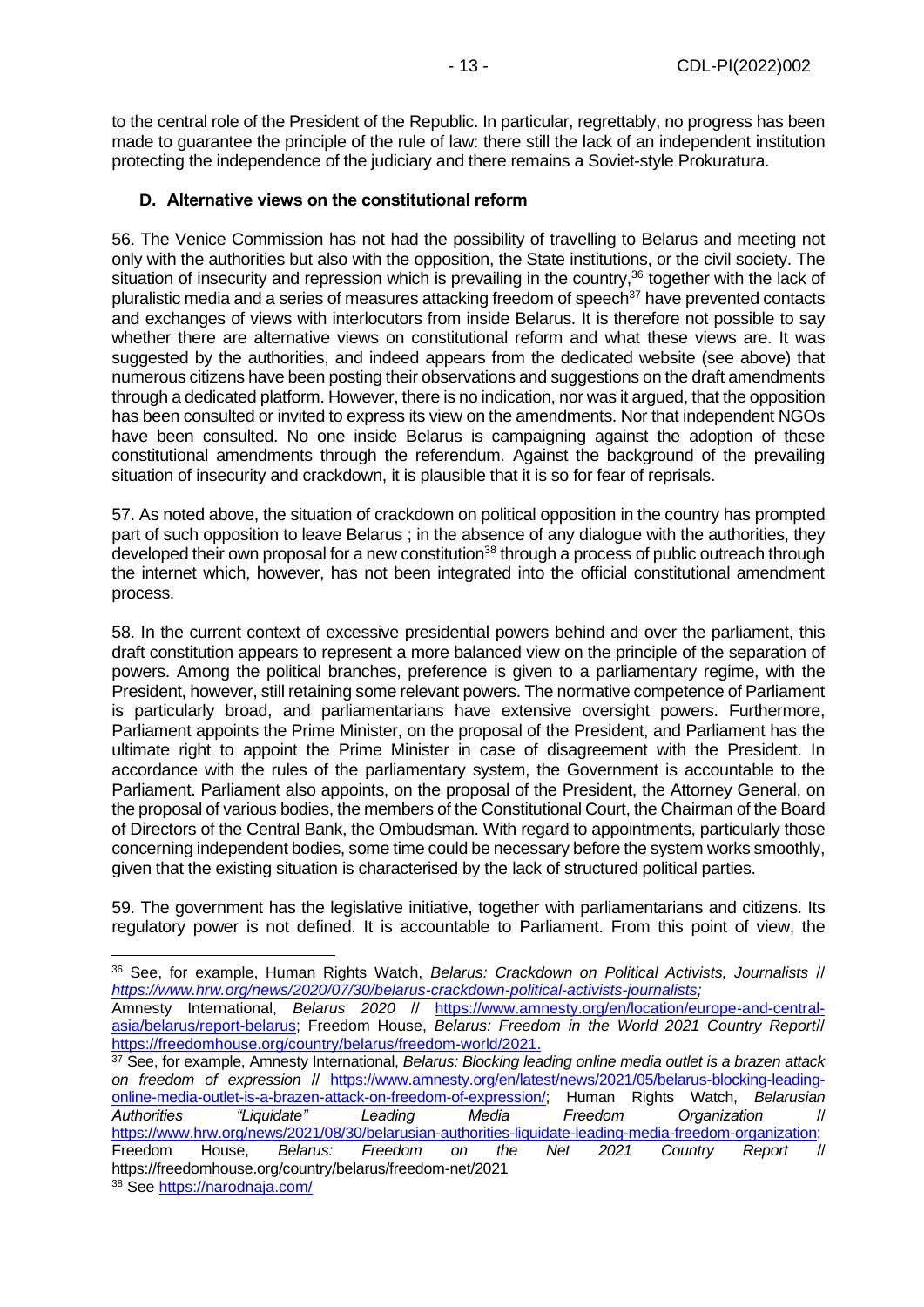"constructive no-confidence" procedure acquires special importance. The President's powers are quite extensive but subject to important checks and balances. Indeed, the President is elected by universal suffrage, which gives him a strong legitimacy, but the so-called exclusive powers are exercised on the proposal of another body or consist of a power of proposal. The President's powers and responsibilities in relation to defence and security policy with regard to the supreme commander of the armed forces and the conferring of the highest military ranks are in competition with those of the government, and in international matters they compete with those of Parliament. However, the President has the power to lead the Security Council. It is notable that the President can be held accountable before Parliament. This responsibility, which can result in impeachment, is not directly political, but the rather vague terms of the provisions stipulating the grounds on which this responsibility can be engaged can lead to a form of political responsibility, duplicating that of the government. It should be noted, however, that the Constitutional Court will have to rule on the decision of Parliament. The judicial system is committed to respecting the independence and impartiality of judges. The Constitutional Court having broad competence in the area of constitutional review, it may be necessary to provide for a filtering system.

60. The choice of characteristics prevailing in parliamentary systems can be justified even if in the current situation it is to be expected that it will take some time – in a country with a presidential tradition and a weak political structure – for the transition to a parliamentary regime to be fully achievable and for the smooth functioning of the democratic institutions to take place.

61. The text introduces a judicial council with appropriate powers of appointment and dismissal, and a Constitutional Court whose powers and composition are in line with the Venice Commission's recommendations.

#### <span id="page-13-0"></span>**IV. Conclusions**

62. This interim Opinion was prepared following an urgent procedure, in a short timeframe and in the absence of meetings with the authorities, despite the attempts of the Venice Commission, or with the opposition, State institutions and civil society in Belarus. Given these constraints, the interim Opinion does not contain a comprehensive analysis of all changes proposed to the constitutional text. It has, in particular, left aside the issues connected with the guarantees of human rights in the Belarusian Constitution, although they raise serious concerns in the light of European standards. That means that this interim Opinion should necessarily be seen simply as a contribution of the Venice Commission to the analysis of the on-going constitutional reform.

63. For the purpose of the present Opinion, the Commission decided to focus on (a) the amendment process and (b) the distribution of powers under the draft amendments.

64. As regards the amendment procedure conducted by the authorities, the Venice Commission has noted a number of problematic issues. It is regrettable in the first place that, although an interpretation of the current Constitution may allow it, the draft amendments were put to referendum directly, without any involvement of Parliament, which the Commission has previously found to carry the strong risk that the constitutional referendum is turned into a plebiscite on the leadership of the country and is used as a means to provide legitimacy for authoritarian tendencies. Further, the drafting process does not seem to have met the criterion of transparency which the legitimacy of constitutional amendment requires. In addition, after the draft amendments were published and open for public consultation, nothing suggests that the opposition has been able to express its views, nor that the other stakeholders and civil society have been able to do so in a meaningful way. This has upset the requirement of inclusiveness which a democratic constitutional process should enshrine.

65. Moreover, it cannot be overlooked that the constitutional process at issue has taken place in the aftermath of the August 2020 presidential elections ending with disputed results, and the ensuing pressure on oppositional political forces and civil society. It is difficult to see how in this